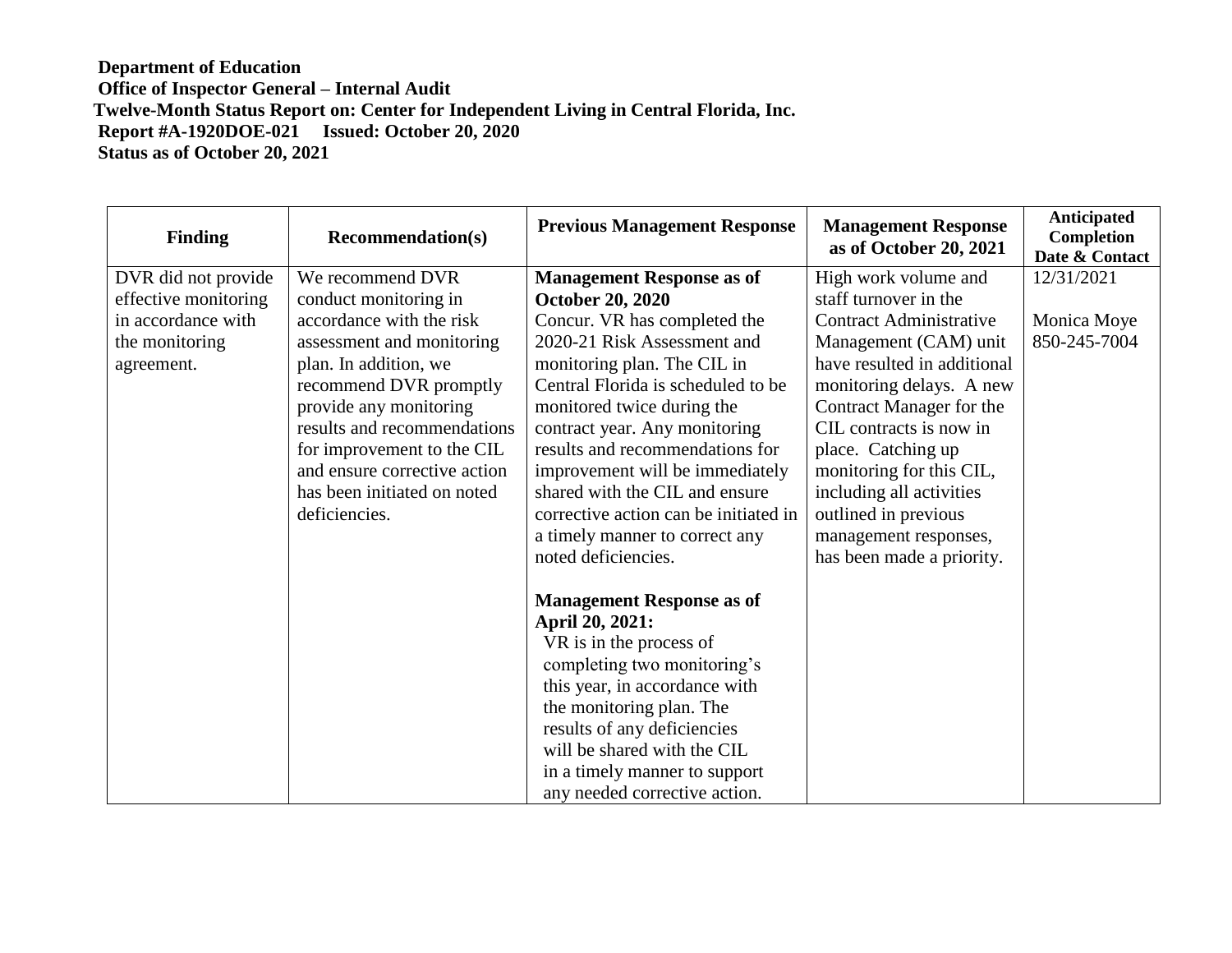| <b>Finding</b>                                | <b>Recommendation(s)</b>                               | <b>Previous Management Response</b>                                  | <b>Management Response</b><br>as of October 20, 2021 | Anticipated<br><b>Completion</b><br>Date & Contact |
|-----------------------------------------------|--------------------------------------------------------|----------------------------------------------------------------------|------------------------------------------------------|----------------------------------------------------|
|                                               |                                                        |                                                                      |                                                      |                                                    |
|                                               |                                                        |                                                                      |                                                      |                                                    |
|                                               |                                                        |                                                                      |                                                      |                                                    |
|                                               |                                                        |                                                                      |                                                      |                                                    |
| The CIL did not                               | We recommend DVR                                       | <b>Management Response as of</b>                                     | High work volume and                                 | 12/31/2021                                         |
| maintain sufficient                           | include a review of                                    | <b>October 20, 2020</b>                                              | staff turnover in the                                |                                                    |
| documentation to                              | expenditures incurred and                              | Concur. VR will include a review                                     | <b>Contract Administrative</b>                       | Monica Moye                                        |
| demonstrate                                   | the supporting                                         | of expenditures incurred and the                                     | Management (CAM) unit                                | 850-245-7004                                       |
| appropriate allocation<br>of Contract #19-103 | documentation as part of                               | supporting documentation as part                                     | have resulted in additional                          |                                                    |
| funds.                                        | their monitoring efforts to<br>ensure expenditures are | of their monitoring efforts to<br>ensure expenditures are supported, | monitoring delays. A new<br>Contract Manager for the |                                                    |
|                                               | supported, allowable,                                  | allocable, reasonable, and                                           | CIL contracts is now in                              |                                                    |
|                                               | allocable, reasonable, and                             | necessary to the performance of                                      | place. Catching up                                   |                                                    |
|                                               | necessary to the performance                           | the contract during the bi-annual                                    | monitoring for this CIL,                             |                                                    |
|                                               | of the contract.                                       | monitoring of the CIL in Central                                     | including all activities                             |                                                    |
|                                               |                                                        | Florida.                                                             | outlined in previous                                 |                                                    |
|                                               |                                                        |                                                                      | management responses,                                |                                                    |
|                                               |                                                        | <b>Management Response as of</b>                                     | has been made a priority.                            |                                                    |
|                                               |                                                        | April 20, 2021:                                                      |                                                      |                                                    |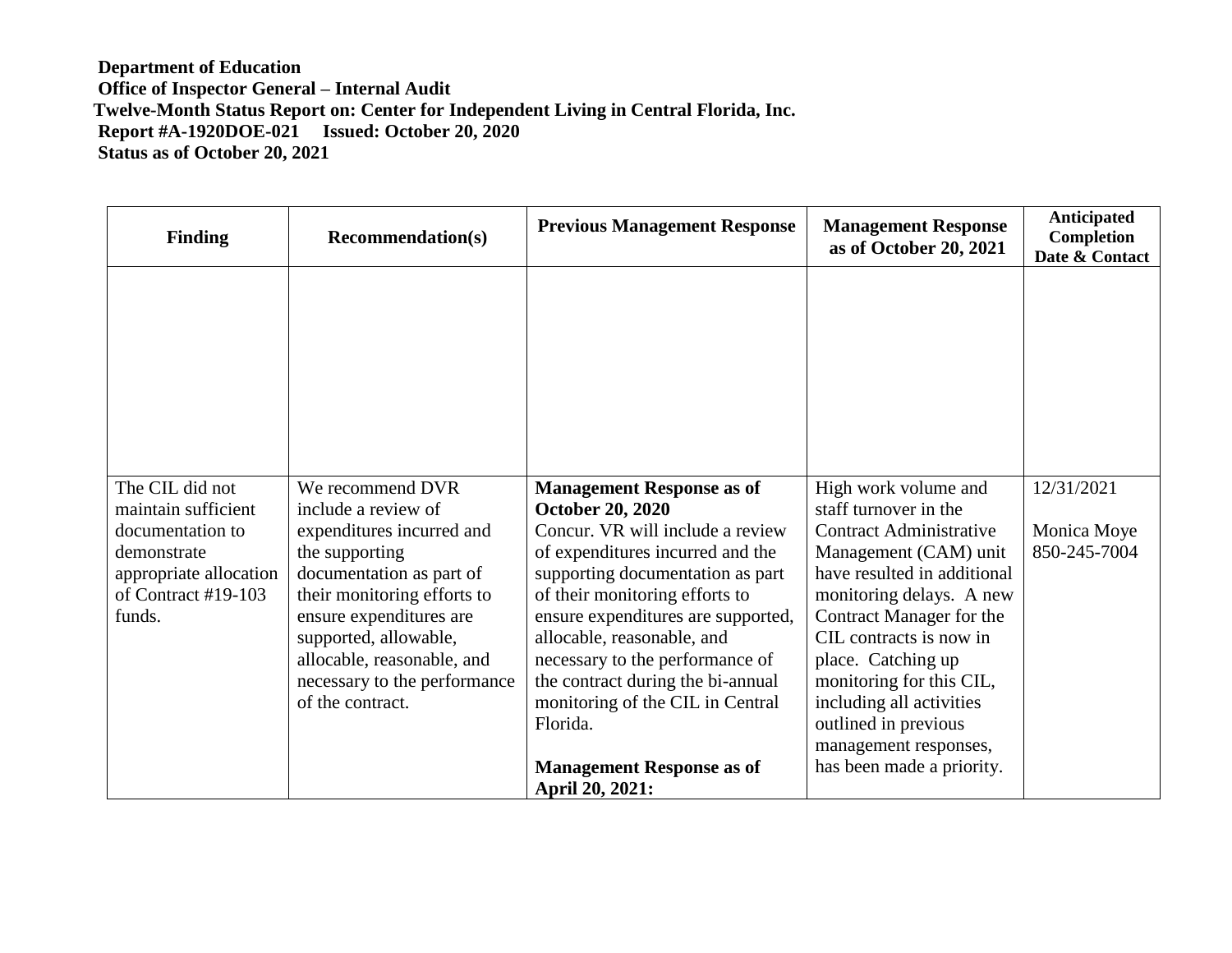| <b>Finding</b>                       | <b>Recommendation(s)</b>                                    | <b>Previous Management Response</b>                                                                                                                                                                                                    | <b>Management Response</b><br>as of October 20, 2021    | <b>Anticipated</b><br>Completion<br>Date & Contact |
|--------------------------------------|-------------------------------------------------------------|----------------------------------------------------------------------------------------------------------------------------------------------------------------------------------------------------------------------------------------|---------------------------------------------------------|----------------------------------------------------|
|                                      |                                                             | As part of scheduled monitoring of<br>the CIL, VR will include a review<br>of selected $1st$ and $3rd$ quarter<br>expenses based on the monthly<br>budget reconciliation that require<br>all expenses be tracked by funding<br>source. |                                                         |                                                    |
| Consumer service                     | We recommend DVR                                            | <b>Management Response as of</b>                                                                                                                                                                                                       | High work volume and                                    | 12/31/2021                                         |
| records did not                      | include a review of CSRs in                                 | <b>October 20, 2020</b><br>Concur. VR will include a review                                                                                                                                                                            | staff turnover in the<br><b>Contract Administrative</b> |                                                    |
| include all required<br>elements and | its monitoring activities and<br>ensure consumers have been | of CSRs in its monitoring                                                                                                                                                                                                              | Management (CAM) unit                                   | Monica Moye<br>850-245-7004                        |
| documentation could                  | deemed eligible for services                                | activities to ensure consumers                                                                                                                                                                                                         | have resulted in additional                             |                                                    |
| be strengthened.                     | in accordance with the                                      | have been deemed eligible for                                                                                                                                                                                                          | monitoring delays. A new                                |                                                    |
|                                      | federal regulations.                                        | services in accordance with the                                                                                                                                                                                                        | Contract Manager for the                                |                                                    |
|                                      |                                                             | federal regulations during the bi-                                                                                                                                                                                                     | CIL contracts is now in                                 |                                                    |
|                                      |                                                             | annual monitoring of the CIL in                                                                                                                                                                                                        | place. Catching up                                      |                                                    |
|                                      |                                                             | Central Florida.                                                                                                                                                                                                                       | monitoring for this CIL,                                |                                                    |
|                                      |                                                             | <b>Management Response as of</b>                                                                                                                                                                                                       | including all activities<br>outlined in previous        |                                                    |
|                                      |                                                             | <b>April 20, 2021:</b> As part of                                                                                                                                                                                                      | management responses,                                   |                                                    |
|                                      |                                                             | scheduled monitoring of the CIL,                                                                                                                                                                                                       | has been made a priority.                               |                                                    |
|                                      |                                                             | VR will include a review of                                                                                                                                                                                                            |                                                         |                                                    |
|                                      |                                                             | selected $1st$ and $3rd$ quarter                                                                                                                                                                                                       |                                                         |                                                    |
|                                      |                                                             | consumer service records, based                                                                                                                                                                                                        |                                                         |                                                    |